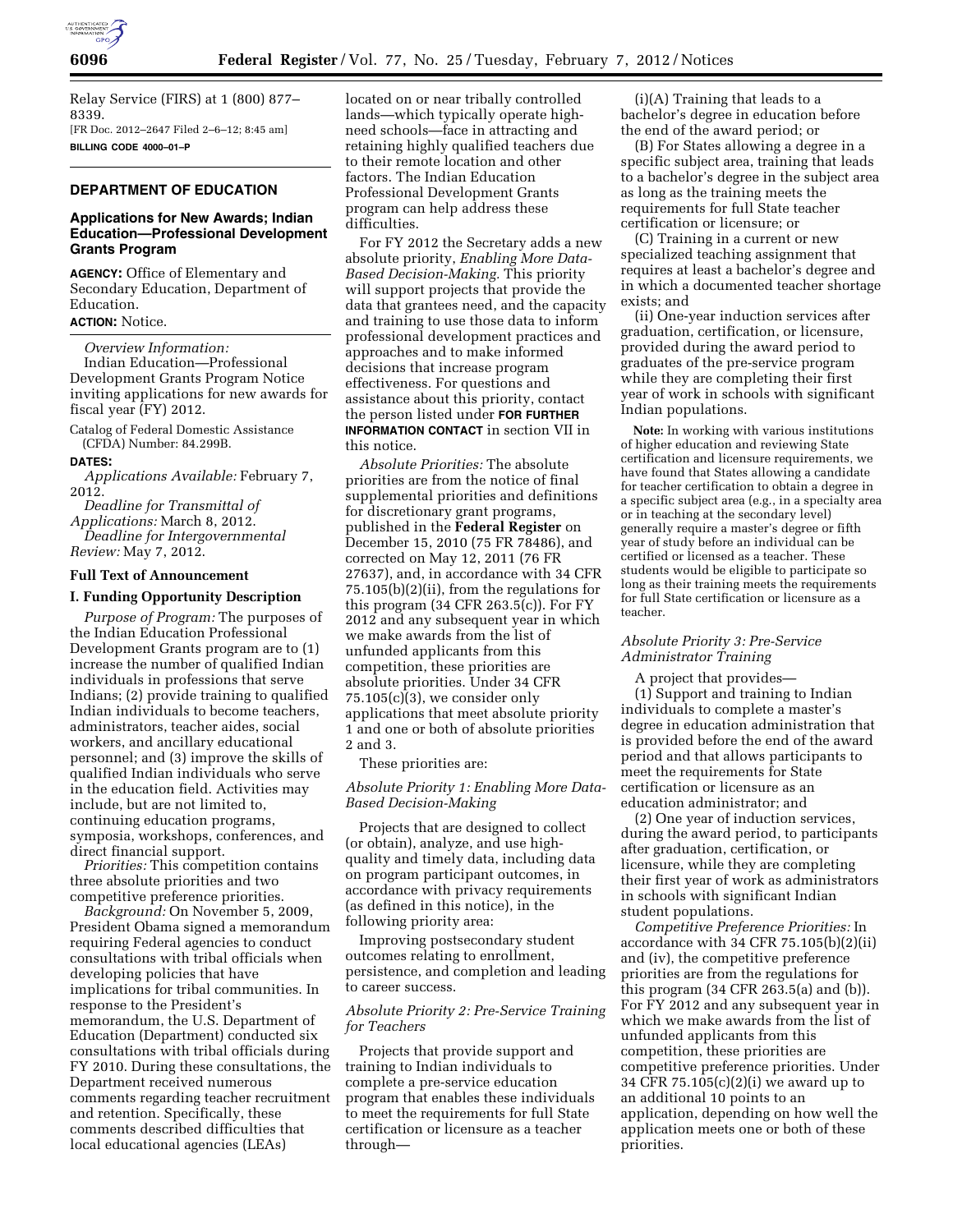These priorities are:

## *Competitive Preference Priority One (5 points)*

We award five competitive preference points to an application submitted by an Indian tribe, Indian organization, or Indian institution of higher education that is eligible to participate in the Indian Education Professional Development program. A consortium application of eligible entities that meets the requirements of 34 CFR 75.127 through 75.129 of the Education Department General Administrative Regulations (EDGAR) and includes an Indian tribe, Indian organization, or Indian institution of higher education will be considered eligible to receive the five priority points. The consortium agreement, signed by all parties, must be submitted with the application in order to be considered as a consortium application.

## *Competitive Preference Priority Two (5 points)*

We award five competitive preference points to an application submitted by a consortium of eligible applicants that includes a tribal college or university and that designates that tribal college or university as the fiscal agent for the application. The consortium application of eligible entities must meet the requirements of 34 CFR 75.127 through 75.129 of EDGAR to be considered eligible to receive the five priority points. These competitive preference points are in addition to the five competitive preference points that may be given under Competitive Preference Priority One. The consortium agreement, signed by all parties, must be submitted with the application in order to be considered as a consortium application.

*Definitions:* The following definition is from the notice of supplemental priorities and definitions for discretionary grant programs, published in the **Federal Register** on December 15, 2010 (75 FR 78486), and corrected on May 12, 2011 (76 FR 27637), and applies to this competition. Additional definitions applicable to this program are found in the authorizing statute for this program at 20 U.S.C. 7442 and 7491, and in applicable regulations in 34 CFR parts 77 and 263, and will be included in the application package.

*Privacy requirements* means the requirements of the Family Educational Rights and Privacy Act (FERPA), 20 U.S.C. 1232g, and its implementing regulations in 34 CFR part 99, the Privacy Act, 5 U.S.C. 552a, as well as all applicable Federal, State and local requirements regarding privacy.

*Program Authority:* 20 U.S.C. 7442. *Applicable Regulations:* (a) EDGAR in 34 CFR parts 74, 75, 77, 79, 80, 81, 82, 84, 85, 86, 97, 98 and 99. (b) The regulations for this program in 34 CFR part 263. (c) The supplemental priorities and definitions for discretionary grant programs, published in the **Federal Register** on December 15, 2010 (75 FR 78486), and corrected on May 12, 2011 (76 FR 27637).

**Note:** The regulations in 34 CFR part 79 apply to all applicants except federally recognized Indian tribes.

**Note:** The regulations in 34 CFR part 86 apply to institutions of higher education only.

## **II. Award Information**

*Type of Award:* Discretionary grants. *Estimated Available Funds:*  \$4,047,000.

Contingent upon the availability of funds and the quality of applications, we may make additional awards in FY 2013 from the list of unfunded applicants from this competition.

*Estimated Range of Awards:*  \$300,000–\$400,000.

*Estimated Average Size of Awards:*  \$340,000.

*Maximum Award:* We will reject any application that proposes a budget exceeding \$400,000 for the first, second, or third 12-month budget period. The last 12-month budget period of a 48 month award will be limited to induction services only, at a cost not to exceed \$90,000. The Assistant Secretary for Elementary and Secondary Education may change the maximum amount through a notice published in the **Federal Register**.

*Estimated Number of Awards:* 12.

**Note:** The Department is not bound by any estimates in this notice.

*Project Period:* Up to 48 months.

#### **III. Eligibility Information**

1. *Eligible Applicants:* Eligible applicants for this program are institutions of higher education, including Indian institutions of higher education; State educational agencies (SEAs) or LEAs in consortium with an institution of higher education; Indian tribes or organizations in consortium with an institution of higher education; and Department of the Interior/Bureau of Indian Education-funded schools in consortium with an institution of higher education. LEAs include charter schools that are considered LEAs under State law.

An application from a consortium of eligible entities must meet the requirements of 34 CFR 75.127 through

75.129. An application from a consortium of eligible entities must include a consortium agreement, signed by all parties, with the application. Letters of support do not meet the requirement for a consortium agreement.

In order to be considered an eligible entity, applicants, including institutions of higher education, must be eligible to provide the level and type of degree proposed in the application or must apply in a consortium with an institution of higher education that is eligible to grant the target degree.

Applicants applying in consortium with or as an Indian organization must demonstrate that they meet the definition of ''Indian organization'' in 34 CFR 263.3.

The term ''Indian institution of higher education'' means an accredited college or university within the United States cited in section 532 of the Equity in Educational Land-Grant Status Act of 1994 (7 U.S.C. 301 note), any other institution that qualifies for funding under the Tribally Controlled College or University Assistance Act of 1978 (25 U.S.C. 1801 *et seq.*), and Dine College (formerly Navajo Community College), authorized in the Navajo Community College Assistance Act of 1978 (25 U.S.C. 640a *et seq.*).

2. *Cost Sharing or Matching:* This program does not require cost sharing or matching.

3. *Other:* Projects funded under this competition are encouraged to budget for a two-day Project Directors' meeting in Washington, DC during each year of the project period. In addition, the Department strongly encourages grantees to begin to provide training by January 2013.

## **IV. Application and Submission Information**

1. *Address to Request Application Package:* You can obtain an application package via the Internet or from the Education Publications Center (ED Pubs). To obtain a copy via the Internet, use the following address: *[http://](http://www.ed.gov/fund/grant/apply/grantapps/index.html)  [www.ed.gov/fund/grant/apply/](http://www.ed.gov/fund/grant/apply/grantapps/index.html) [grantapps/index.html](http://www.ed.gov/fund/grant/apply/grantapps/index.html)*. To obtain a copy from ED Pubs, write, fax, or call the following: ED Pubs, U.S. Department of Education, P.O. Box 22207, Alexandria, VA 22304. Telephone, toll free: 1–(877) 433–7827. FAX: (703) 605–6794. If you use a telecommunications device for the deaf (TDD), call, toll free: 1–(877) 576– 7734.

You can contact ED Pubs at its Web site, also: *[www.ed.gov/pubs/](http://www.ed.gov/pubs/edpubs.html)  [edpubs.html](http://www.ed.gov/pubs/edpubs.html)* or at its email address: *[edpubs@inet.ed.gov](mailto:edpubs@inet.ed.gov)*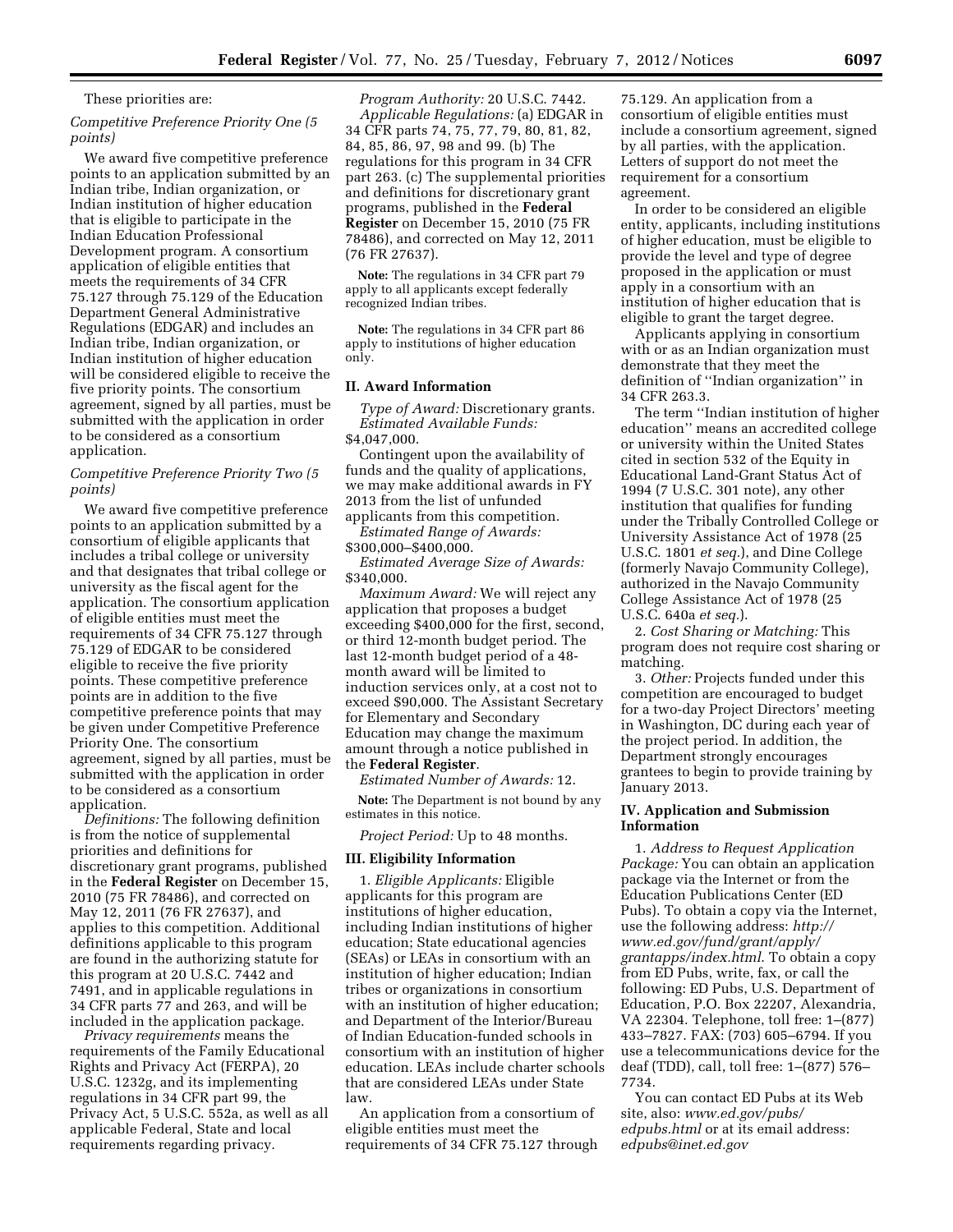If you request an application from ED Pubs, be sure to identify this program or competition as follows: CFDA number 84.299B.

Individuals with disabilities can obtain a copy of the application package in an accessible format (e.g., braille, large print, audiotape, or compact disc) by contacting the person listed under *Accessible Format* in section VIII of this notice.

2. *Content and Form of Application Submission:* Requirements concerning the content of an application, together with the forms you must submit, are in the application package for this program.

Page Limit: The application narrative is where you, the applicant, address the selection criteria that reviewers use to evaluate your application. The suggested page limit for the application narrative is no more than 35 pages, using the following standards:

• A page is 8.5'' x 11'', on one side only, with 1'' margins at the top, bottom, and both sides.

• Double space all text in the application narrative, including titles, headings, footnotes, quotations, references, and captions, as well as all text in charts, tables, figures, and graphs.

• Use a font that is either 12 point or larger or no smaller than 10 pitch (characters per inch).

• Use one of the following fonts: Times New Roman, Courier, Courier New, or Arial.

The suggested page limit does not apply to the cover sheet; the budget section, including the budget narrative justification; the assurances and certifications; or the abstract, table of contents, the resumes, the bibliography, letters of support, or the signed consortium agreement if applicable.

3. *Submission Dates and Times:*  Applications Available: February 7, 2012.

Deadline for Transmittal of Applications: March 8, 2012.

Applications for grants under this competition must be submitted electronically using the Grants.gov Apply site (Grants.gov). For information (including dates and times) about how to submit your application electronically, or in paper format by mail or hand delivery if you qualify for an exception to the electronic submission requirement, please refer to section IV. 7. *Other Submission Requirements* of this notice.

We do not consider an application that does not comply with the deadline requirements.

Individuals with disabilities who need an accommodation or auxiliary aid in connection with the application process should contact the person listed under **FOR FURTHER INFORMATION CONTACT** in section VII of this notice. If the Department provides an accommodation or auxiliary aid to an individual with a disability in connection with the application process, the individual's application remains subject to all other requirements and limitations in this notice.

Deadline for Intergovernmental Review: May 7, 2012.

4. *Intergovernmental Review:* This program is subject to Executive Order 12372 and the regulations in 34 CFR part 79. Information about Intergovernmental Review of Federal Programs under Executive Order 12372 is in the application package for this competition.

5. *Funding Restrictions:* We specify allowable costs in 34 CFR 263.4, a project funded under this program may include, as training costs, assistance to either fully finance a student's educational expenses or supplement other financial aid for meeting a student's educational expenses. For the payment of stipends to project participants receiving training, the Secretary expects to set the stipend maximum at \$1,800 per month for fulltime students and provide for a \$300 allowance per month per dependent during an academic term. The terms "stipend," "full-time student," and ''dependent allowance'' are defined in 34 CFR 263.3. Stipends may be paid only to full-time students.

We reference additional regulations outlining funding restrictions in the *Applicable Regulations* section of this notice.

6. *Data Universal Numbering System Number, Taxpayer Identification Number, and Central Contractor Registry:* To do business with the Department of Education, you must—

a. Have a Data Universal Numbering System (DUNS) number and a Taxpayer Identification Number (TIN);

b. Register both your DUNS number and TIN with the Central Contractor Registry (CCR), the Government's primary registrant database;

c. Provide your DUNS number and TIN on your application; and

d. Maintain an active CCR registration with current information while your application is under review by the Department and, if you are awarded a grant, during the project period.

You can obtain a DUNS number from Dun and Bradstreet. A DUNS number can be created within one business day.

If you are a corporate entity, agency, institution, or organization, you can

obtain a TIN from the Internal Revenue Service. If you are an individual, you can obtain a TIN from the Internal Revenue Service or the Social Security Administration. If you need a new TIN, please allow 2–5 weeks for your TIN to become active.

The CCR registration process may take five or more business days to complete. If you are currently registered with the CCR, you may not need to make any changes. However, please make certain that the TIN associated with your DUNS number is correct. Also note that you will need to update your CCR registration on an annual basis. This may take three or more business days to complete.

In addition, if you are submitting your application via Grants.gov, you must (1) be designated by your organization as an Authorized Organization Representative (AOR); and (2) register yourself with Grants.gov as an AOR. Details on these steps are outlined at the following Grants.gov Web page: *[http://www.](http://www.grants.gov/applicants/get_registered.jsp) [grants.gov/applicants/get](http://www.grants.gov/applicants/get_registered.jsp)*\_*registered.jsp*.

7. *Other Submission Requirements:*  Applications for grants under this competition must be submitted electronically unless you qualify for an exception to this requirement in accordance with the instructions in this section.

a. *Electronic Submission of Applications.* 

Applications for grants under the Indian Education—Professional Development program, CFDA Number 84.299B, must be submitted electronically using the Governmentwide Grants.gov Apply site at *[www.Grants.gov](http://www.Grants.gov)*. Through this site, you will be able to download a copy of the application package, complete it offline, and then upload and submit your application. You may not email an electronic copy of a grant application to us.

We will reject your application if you submit it in paper format unless, as described elsewhere in this section, you qualify for one of the exceptions to the electronic submission requirement and submit, no later than two weeks before the application deadline date, a written statement to the Department that you qualify for one of these exceptions. Further information regarding calculation of the date that is two weeks before the application deadline date is provided later in this section under *Exception to Electronic Submission Requirement.* 

You may access the electronic grant application for the Indian Education— Professional Development program at *[www.Grants.gov](http://www.Grants.gov)*. You must search for the downloadable application package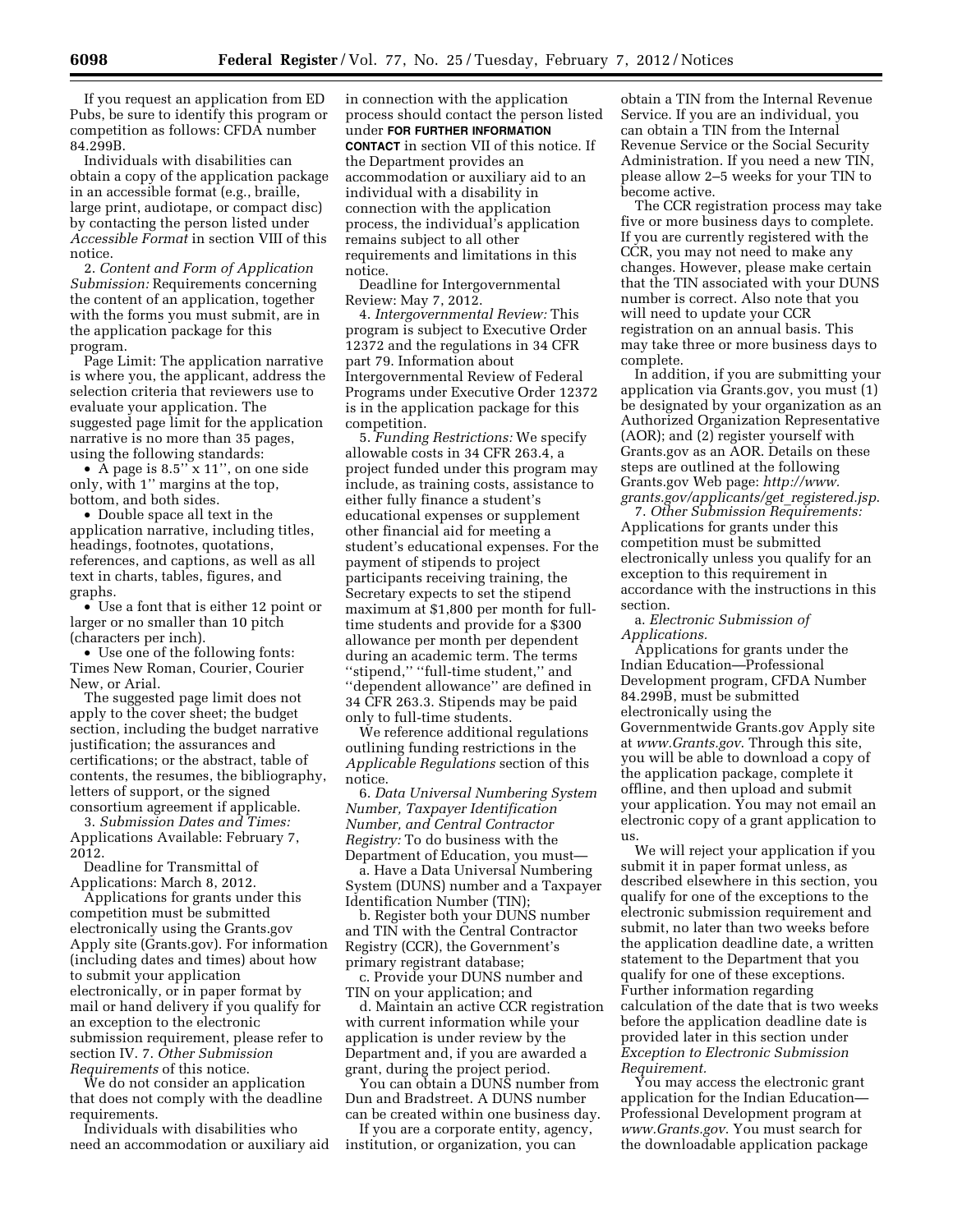for this program by the CFDA number. Do not include the CFDA number's alpha suffix in your search (e.g., search for 84.299, not 84.299B).

Please note the following:

• When you enter the Grants.gov site, you will find information about submitting an application electronically through the site, as well as the hours of operation.

• Applications received by Grants.gov are date and time stamped. Your application must be fully uploaded and submitted, and must be date and time stamped by the Grants.gov system no later than 4:30:00 p.m., Washington, DC time, on the application deadline date. Except as otherwise noted in this section, we will not accept your application if it is received—that is, date and time stamped by the Grants.gov system—after 4:30:00 p.m., Washington, DC time, on the application deadline date. We do not consider an application that does not comply with the deadline requirements. When we retrieve your application from Grants.gov, we will notify you if we are rejecting your application because it was date and time stamped by the Grants.gov system after 4:30:00 p.m., Washington, DC time, on the application deadline date.

• The amount of time it can take to upload an application will vary depending on a variety of factors, including the size of the application and the speed of your Internet connection. Therefore, we strongly recommend that you do not wait until the application deadline date to begin the submission process through Grants.gov.

• You should review and follow the Education Submission Procedures for submitting an application through Grants.gov that are included in the application package for this program to ensure that you submit your application in a timely manner to the Grants.gov system. You can also find the Education Submission Procedures pertaining to Grants.gov under News and Events on the Department's G5 system home page at *<http://www.G5.gov>*.

• You will not receive additional point value because you submit your application in electronic format, nor will we penalize you if you qualify for an exception to the electronic submission requirement, as described elsewhere in this section, and submit your application in paper format.

• You must submit all documents electronically, including all information you typically provide on the following forms: the Application for Federal Assistance (SF 424), the Department of Education Supplemental Information form SF 424, Budget Information—NonConstruction Programs (ED 524), and all necessary assurances and certifications.

• You must upload any narrative sections and all other attachments to your application as files in a .PDF (Portable Document) read-only, nonmodifiable format. If you upload a file type other than a read-only, nonmodifiable .PDF or submit a passwordprotected file, we will not review that material.

• Your electronic application must comply with any page-limit requirements described in this notice.

• After you electronically submit your application, you will receive from Grants.gov an automatic notification of receipt that contains a Grants.gov tracking number. (This notification indicates receipt by Grants.gov only, not receipt by the Department.) The Department then will retrieve your application from Grants.gov and send a second notification to you by email. This second notification indicates that the Department has received your application and has assigned your application a PR/Award number (an EDspecified identifying number unique to your application).

• We may request that you provide us original signatures on forms at a later date.

*Application Deadline Date Extension in Case of Technical Issues with the Grants.gov System:* If you are experiencing problems submitting your application through Grants.gov, please contact the Grants.gov Support Desk, toll free, at 1–800–518–4726. You must obtain a Grants.gov Support Desk Case Number and must keep a record of it.

If you are prevented from electronically submitting your application on the application deadline date because of technical problems with the Grants.gov system, we will grant you an extension until 4:30:00 p.m., Washington, DC time, the following business day to enable you to transmit your application electronically or by hand delivery. You also may mail your application by following the mailing instructions described elsewhere in this notice.

If you submit an application after 4:30:00 p.m., Washington, DC time, on the application deadline date, please contact the person listed under **FOR FURTHER INFORMATION CONTACT** in section VII of this notice and provide an explanation of the technical problem you experienced with Grants.gov, along with the Grants.gov Support Desk Case Number. We will accept your application if we can confirm that a technical problem occurred with the Grants.gov system and that that problem affected your ability to submit your

application by 4:30:00 p.m., Washington, DC time, on the application deadline date. The Department will contact you after a determination is made on whether your application will be accepted.

**Note:** The extensions to which we refer in this section apply only to the unavailability of, or technical problems with, the Grants.gov system. We will not grant you an extension if you failed to fully register to submit your application to Grants.gov before the application deadline date and time or if the technical problem you experienced is unrelated to the Grants.gov system.

*Exception to Electronic Submission Requirement:* You qualify for an exception to the electronic submission requirement, and may submit your application in paper format, if you are unable to submit an application through the Grants.gov system because—

• You do not have access to the Internet; or

• You do not have the capacity to upload large documents to the Grants.gov system;

and

• No later than two weeks before the application deadline date (14 calendar days or, if the fourteenth calendar day before the application deadline date falls on a Federal holiday, the next business day following the Federal holiday), you mail or fax a written statement to the Department, explaining which of the two grounds for an exception prevent you from using the Internet to submit your application.

If you mail your written statement to the Department, it must be postmarked no later than two weeks before the application deadline date. If you fax your written statement to the Department, we must receive the faxed statement no later than two weeks before the application deadline date.

Address and mail or fax your statement to: Lana Shaughnessy, U.S. Department of Education, 400 Maryland Avenue SW., room number 3E231, Washington, DC 20202. FAX: (202) 260– 7779.

Your paper application must be submitted in accordance with the mail or hand delivery instructions described in this notice.

b. *Submission of Paper Applications by Mail.* 

If you qualify for an exception to the electronic submission requirement, you may mail (through the U.S. Postal Service or a commercial carrier) your application to the Department. You must mail the original and two copies of your application, on or before the application deadline date, to the Department at the following address: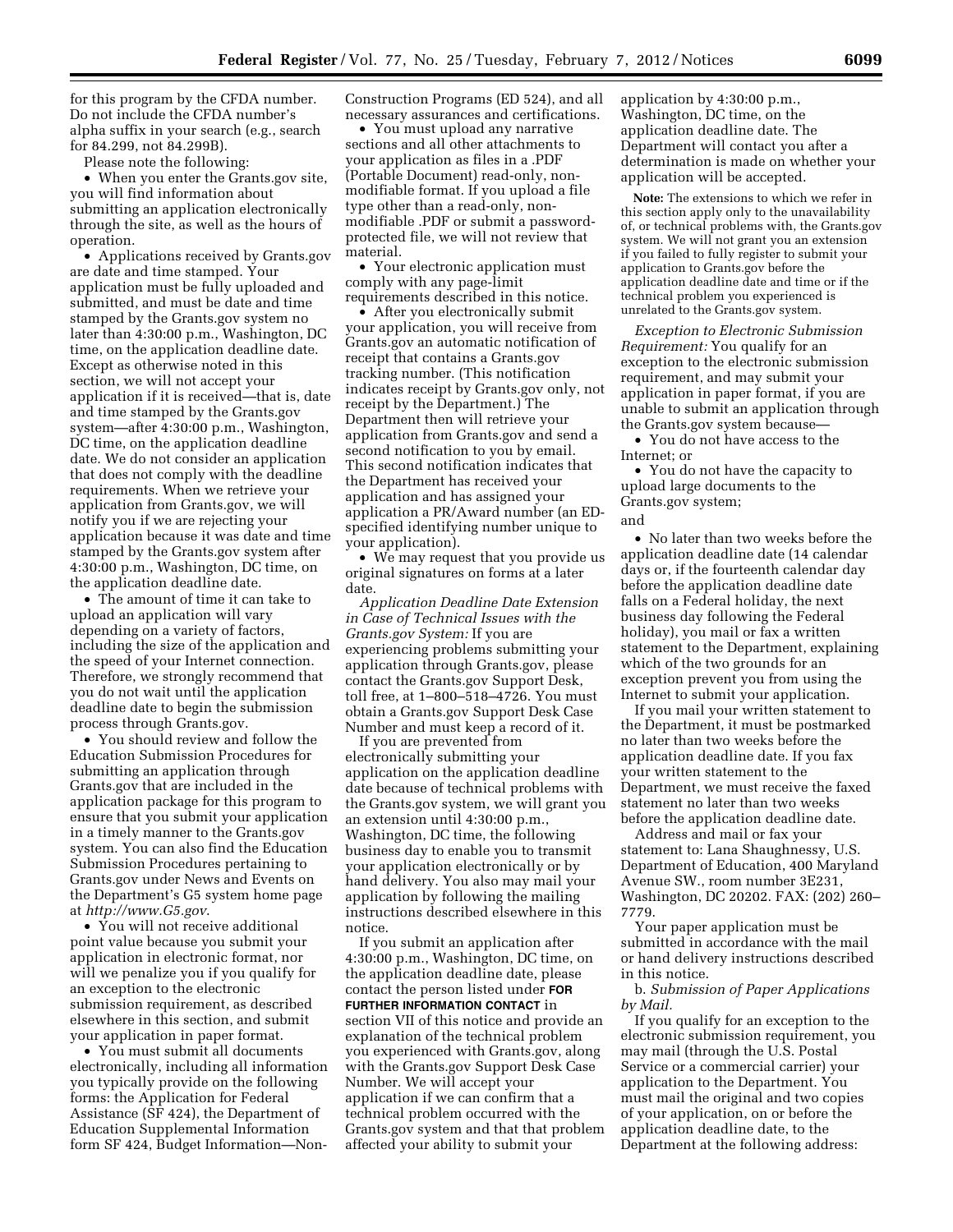U.S. Department of Education, Application Control Center, Attention: CFDA Number 84.299B, LBJ Basement Level 1, 400 Maryland Avenue SW., Washington, DC 20202–4260.

You must show proof of mailing consisting of one of the following:

(1) A legibly dated U.S. Postal Service postmark.

(2) A legible mail receipt with the date of mailing stamped by the U.S. Postal Service.

(3) A dated shipping label, invoice, or receipt from a commercial carrier.

(4) Any other proof of mailing acceptable to the Secretary of the U.S. Department of Education.

If you mail your application through the U.S. Postal Service, we do not accept either of the following as proof of mailing:

(1) A private metered postmark.

(2) A mail receipt that is not dated by the U.S. Postal Service.

If your application is postmarked after the application deadline date, we will not consider your application.

**Note:** The U.S. Postal Service does not uniformly provide a dated postmark. Before relying on this method, you should check with your local post office.

c. *Submission of Paper Applications by Hand Delivery.* 

If you qualify for an exception to the electronic submission requirement, you (or a courier service) may deliver your paper application to the Department by hand. You must deliver the original and two copies of your application, by hand, on or before the application deadline date, to the Department at the following address: U.S. Department of Education, Application Control Center, Attention: (CFDA Number 84.299B) 550 12th Street SW., Room 7041, Potomac Center Plaza, Washington, DC 20202–4260.

The Application Control Center accepts hand deliveries daily between 8 a.m. and 4:30:00 p.m., Washington, DC time, except Saturdays, Sundays, and Federal holidays.

**Note for Mail or Hand Delivery of Paper Applications:** If you mail or hand deliver your application to the Department—

(1) You must indicate on the envelope and—if not provided by the Department—in Item 11 of the SF 424 the CFDA number, including suffix letter, if any, of the competition under which you are submitting your application; and

(2) The Application Control Center will mail to you a notification of receipt of your grant application. If you do not receive this notification within 15 business days from the application deadline date, you should call the U.S. Department of Education Application Control Center at (202) 245– 6288.

### **V. Application Review Information**

1. *Selection Criteria:* The selection criteria for this competition are from 34 CFR 263.6 and are listed in the application package.

2. *Review and Selection Process:* We remind potential applicants that in reviewing applications in any discretionary grant competition, the Secretary may consider, under 34 CFR 75.217(d)(3), the past performance of the applicant in carrying out a previous award, such as the applicant's use of funds, achievement of project objectives, and compliance with grant conditions. The Secretary may also consider whether the applicant failed to submit a timely performance report or submitted a report of unacceptable quality.

In addition, in making a competitive grant award, the Secretary also requires various assurances including those applicable to Federal civil rights laws that prohibit discrimination in programs or activities receiving Federal financial assistance from the Department of Education (34 CFR 100.4, 104.5, 106.4, 108.8, and 110.23).

3. *Special Conditions:* Under 34 CFR 74.14 and 80.12, the Secretary may impose special conditions on a grant if the applicant or grantee is not financially stable; has a history of unsatisfactory performance; has a financial or other management system that does not meet the standards in 34 CFR parts 74 or 80, as applicable; has not fulfilled the conditions of a prior grant; or is otherwise not responsible.

## **VI. Award Administration Information**

1. *Award Notices:* If your application is successful, we notify your U.S. Representative and U.S. Senators and send you a Grant Award Notification (GAN). We may also notify you informally.

If your application is not evaluated or not selected for funding, we notify you.

2. *Administrative and National Policy Requirements:* We identify administrative and national policy requirements in the application package and reference these and other requirements in the *Applicable Regulations* section of this notice.

We reference the regulations outlining the terms and conditions of an award in the *Applicable Regulations* section of this notice and include these and other specific conditions in the GAN. The GAN also incorporates your approved application as part of your binding commitments under the grant.

3. *Reporting:* (a) If you apply for a grant under this competition, you must ensure that you have in place the

necessary processes and systems to comply with the reporting requirements in 2 CFR 170 should you receive funding under this competition. This does not apply if you have an exception under 2 CFR 170.110(b).

(b) At the end of your project period, you must submit a final performance report, including financial information, as directed by the Secretary. If you receive a multi-year award, you must submit an annual performance report that provides the most current performance and financial expenditure information as directed by the Secretary under 34 CFR 75.118. The Secretary may also require more frequent performance reports under 34 CFR 75.720(c). For specific requirements on reporting, please go to *[http://](http://www.ed.gov/fund/grant/apply/appforms/appforms.html) [www.ed.gov/fund/grant/apply/](http://www.ed.gov/fund/grant/apply/appforms/appforms.html) [appforms/appforms.html.](http://www.ed.gov/fund/grant/apply/appforms/appforms.html)* 

(c) During the entire performance period of the grant, the grantee must submit a Semi-Annual Participant Report (SAPR), OMB Control No. 1810– 069. The SAPR includes budget expenditures, data on project performance measures, and information about participants and their status in the program.

4. *Performance Measures:* The Secretary has established the following key performance measures to evaluate the overall effectiveness of the Indian Education Professional Development program: (1) The percentage of participants in administrator preparation projects who become principals, vice principals, or other school administrators in LEAs that enroll five percent or more American Indian and Alaska Native students; (2) The percentage of participants in teacher preparation projects who become teachers in LEAs that enroll five percent or more American Indian and Alaska Native students; (3) The percentage of program participants who meet the definition of ''Highly Qualified'' in section 9101(23) of the ESEA; (4) The percentage of program participants who complete their service requirement on schedule; (5) The cost per individual who successfully completes an administrator preparation program, takes a position in a school district with at least five percent American Indian/Alaska Native enrollment, and completes the service requirement in such a district; and (6) The cost per individual who successfully completes a teacher preparation program, takes a position in such a school district with at least five percent American Indian/Alaska Native enrollment, and completes the service requirement in such a district.